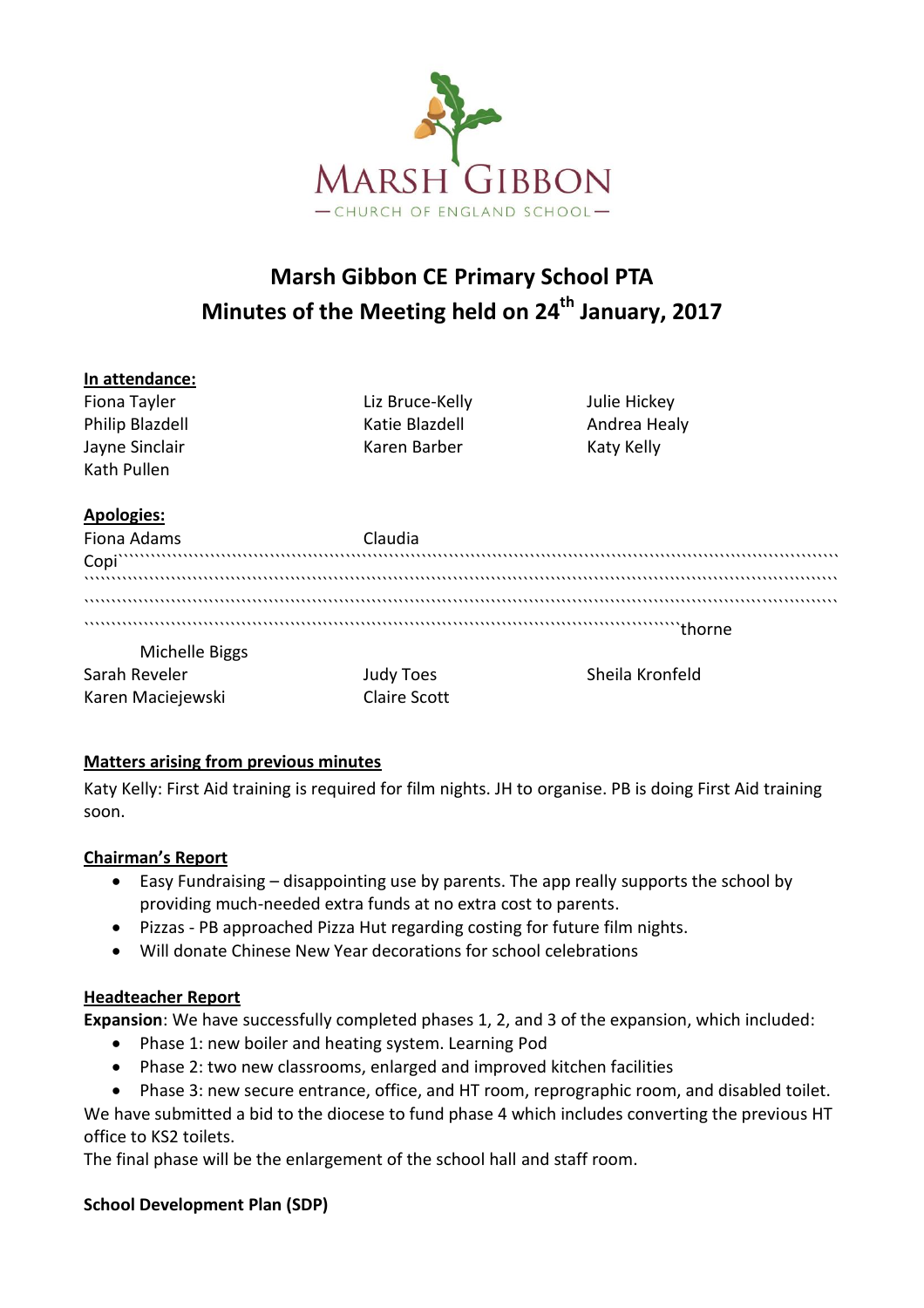One of the things on our SDP was the provision of education for years 5 and 6. The SDP is displayed on the board (in the pod), please take an opportunity to look at it, and make any suggestions in writing or verbally for the next SDP which will start in 2018.

## **Learn Pads**

Mr Owens, Matt Smith (Governor) and I have a meeting scheduled with School Tech Hub. Mr Owens and Mrs Davis received three quotes for Learn Pads, and this company gave the most competitive bid, due to the fact that they were offering extras in the form of software. We have a few questions, and want to be assured that the service they are offering meets with our requirements regarding safe access for children and other safeguarding requirements, when accessing the Internet.

*PB continues to be concerned by the licensing terms and cost of ownership that is being offered and would like to attend any meetings. PB and JH will meet beforehand to discuss questions to ask.* 

A parent has kindly donated a cheque and asked that it goes towards the Learnpads. I am therefore considering purchasing 16 rather than 8 as that is a much better deal and includes a charging trolley. Would the PTA consider contributing towards half of the cost?

## **PTA Contribution to the Budget**

Every year the PTA has contributed £5000 towards the budget. In the past, this has gone towards the following:

- Travelling theatre license
- Espresso (digital learning) license
- Class Money (£200 per class)
- Coach hire for pantomime and refreshments
- Lego Day
- Science week and extra resources
- PE Equipment
- Non-fiction library books
- EducationCity.com subscription

I didn't request the contribution last year as the PTA had made a large donation towards the cooker in the kitchen and we managed without it. However, this year I would like to request a contribution at least towards class money.

I would like to ask that we either agree a donation every year or I ask for things if and when we require them. For example, World book Day. I would love to enhance the World Book Day celebration and invite a theatre group or author to work with every class. We are already planning other things and intend to make it a World Book Week. We could charge per child, but the theatre group costs £500 which would be over £3.00 per child, so for families with more than one child, it can be costly. We didn't get all the money for ZooLab so the school had to fund the difference. As a school, we are working on writing and entering the 500 words story competition organised by Radio 2.

*PB would like to see more Science-based activities and would be happy to fund one. We discussed ways of making it easier to ensure that the school receives all the donations for activities, and to spread the cost over the school year for parents. LBK, AH, and KK will take ownership of conducting a survey to get input from parents. LBK suggested a class enterprise week for the children to help raise funds for their class.*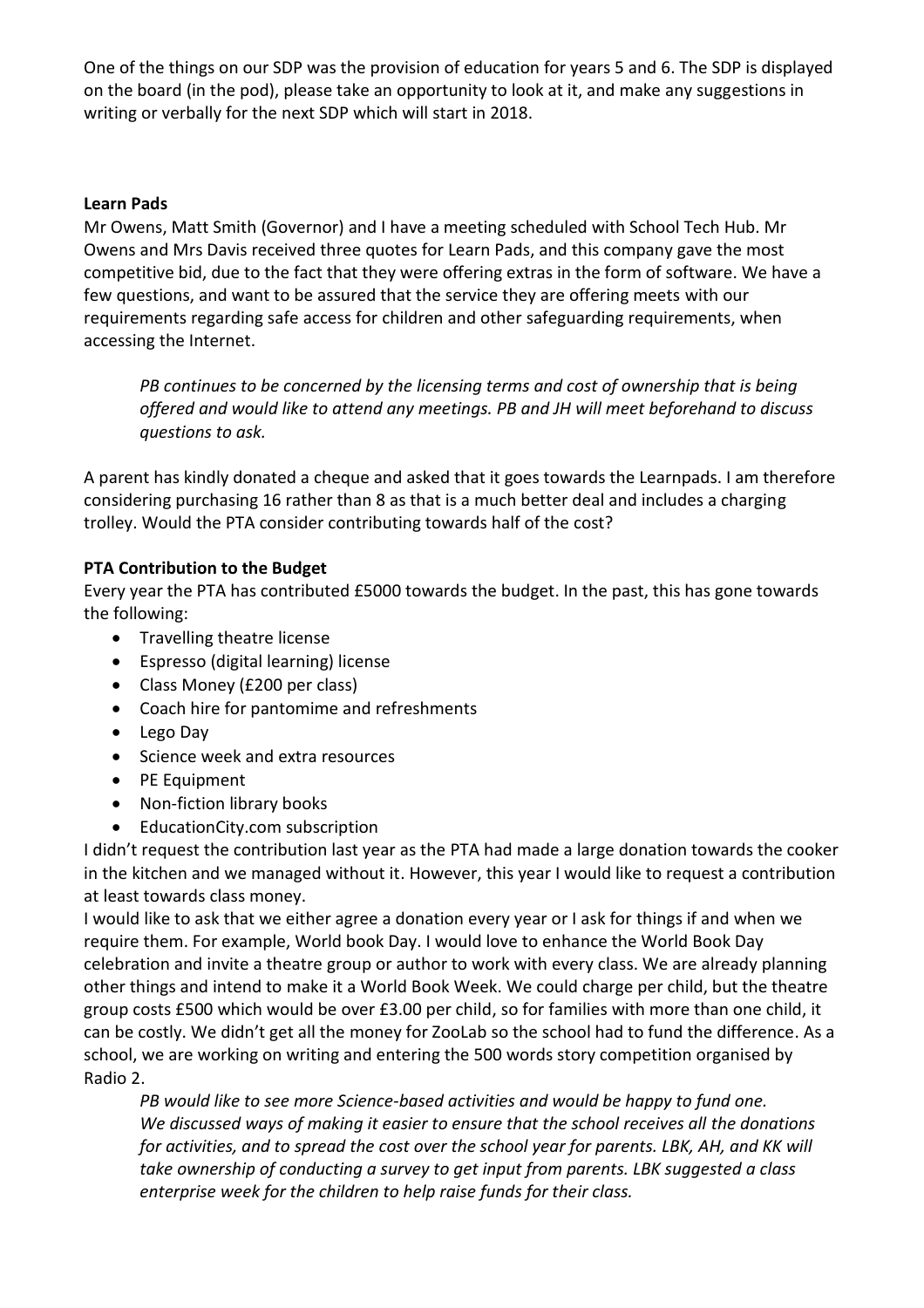Security

We are in the process of receiving bids to improve security by erecting a fence along the front of the school and new gates which will be operated from the office. We hope to do this after Easter.

## *Christmas decorations – please could these be packed away*? Yes

*Blackboard – Please can the blackboard be updated for the new term*? Yes. Michelle has found it hard to get the blackboard paint but is planning to update the board in the near future.

### **Treasurer's Report**

No report.

### **PTA UPDATE:**

**Target:** We are aiming to raise £10,000 from fundraising this year. Please send potential fundraising ideas to Andrea Healy.

## **Programme of events:**

- **Easter egg tombola:** Date TBD
- Pig Roast: 7<sup>th</sup> July 2017
- **Sports Day:** 13<sup>th</sup> July 2017

## **Fundraising suggestions**

- **Disco and film nights** dependent on first aid training and numbers of helpers.
- **Back to Skool disco** (for the grown-ups!) hoping to set a date in May for a grown-ups disco at the Village Hall in Marsh Gibbon. .
- **•** School camp TBC
- **Art exhibition:** KP is still keen to organise this with someone else to help her
- **Other Easter**-**themed event**

## **AOB**

- *LBK/FT - Beer Festival/Family Fun Day – would the school consider running an activity at the festival to help promote the family aspect during the day?* Yes.
- *KB Please can the school consider offering after-school homework/food provision?* The afterschool clubs offered are constantly being updated.
- *JS Can we consider using some of the extended hall as space for a library and staff room?*
- *JS Can we highlight new additions to the Date list attached to the newsletter* Yes
- *KK Can the school consider doing a Young Voices type event?* The school has discussed this. No action yet.
- *KK Please can the two parent consultation evenings be run on different evenings of the week.* JH will consider doing this in future.
- *KK Requested an update on class trips.* KB suggested Hazard Alley. Science Centre and Discovery Centre were also suggested. Not all classes have been on a trip yet. Trip to Bletchley Park for online safety workshop was cancelled because Y6 are paying for their residential and school didn't want to ask for extra money.

Meeting closed: 9.30 pm.